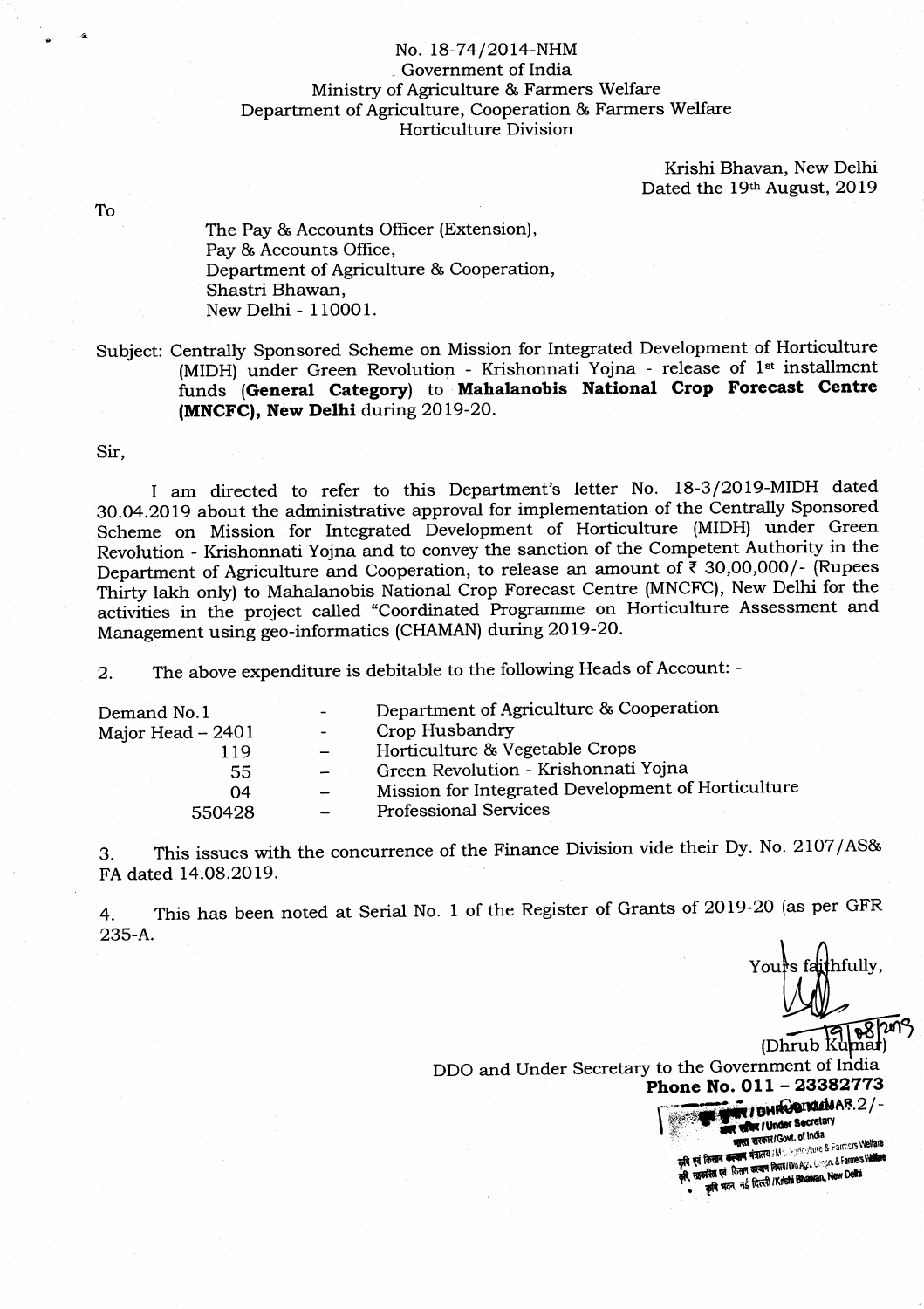## Copy to:

- I The Director, Mahalanobis National Crop Forecast Centre (MNCFC). Department of Agriculture & Cooperation, Near Krishi Vistar Sadan, Pusa Campus, New Delhi -110012.
- 2 The Controller of Accounts, Department of Agriculture & Cooperation, 3rd Floor, Jeevan Tara Building, Sansad Marg, New Delhi - 110011.
- The Principal Accounts Officer, Principal Accounts Office, Ministry of Agriculture, 3rd Floor, Jeevan Tara Building, Sansad Marg, New Delhi -110011. 3.
- Adviser (Horticulture), Horticulture Statistics, Room No.103 B, Shastri Bhawan, New Delhi. 4
- 5 US (Fin.II)/AD (Budget)/B&A Section
- 6 Guard File

 $\theta$  ) $\mu$   $\mu$ 

(Dhrub DDO and Under Secretary to the Government of India E-mail dhrub.kumar@nic.in

> **MARUB KUMAR** /M/o Agricultu m 1 Fao क्स्ब्ल किप्रन/DioAgri. Coopn. & Faman.<br>दिल्ली /Krishi Bhawan, New Dalhi